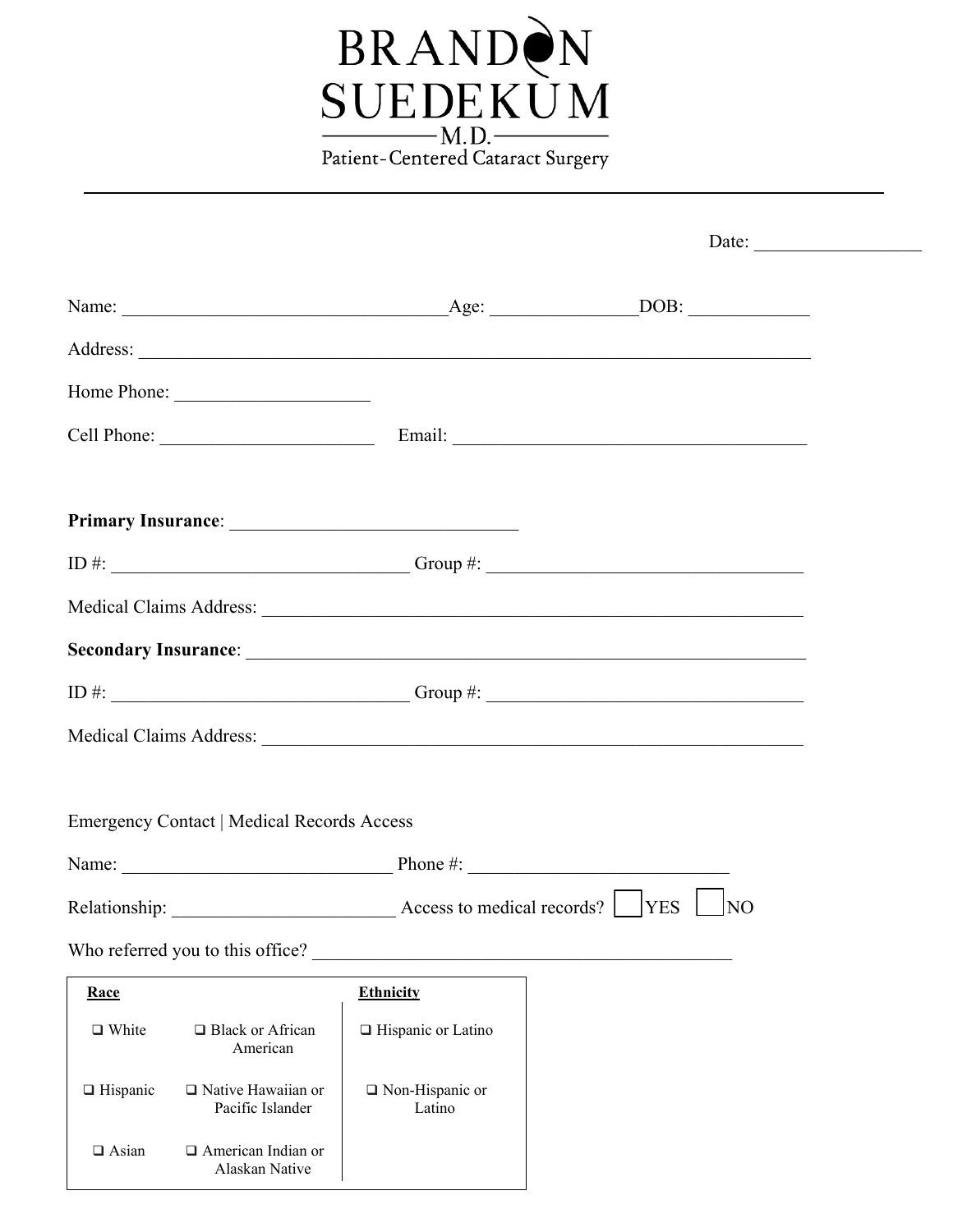| NAME: 2008. [19] 2008. [19] 2018. [19] 2018. [19] 2018. [19] 2018. [19] 2018. [19] 2019. [19] 2019. [19] 2019. [19] 2019. [19] 2019. [19] 2019. [19] 2019. [19] 2019. [19] 2019. [19] 2019. [19] 2019. [19] 2019. [19] 2019. [ |                                             | DATE:                                                           |  |  |
|--------------------------------------------------------------------------------------------------------------------------------------------------------------------------------------------------------------------------------|---------------------------------------------|-----------------------------------------------------------------|--|--|
| AGE: WEIGHT: HEIGHT: CONTACTS: NIGHT LEFT                                                                                                                                                                                      |                                             |                                                                 |  |  |
| DENTURES: □ UPPER □ LOWER HEARING AIDS: □ RIGHT □ LEFT                                                                                                                                                                         |                                             |                                                                 |  |  |
| <b>DOCTORS</b><br>Please list all the doctors involved in your care.                                                                                                                                                           |                                             |                                                                 |  |  |
| <b>NAME</b>                                                                                                                                                                                                                    |                                             | REASON (ex. heart, diabetes)                                    |  |  |
|                                                                                                                                                                                                                                |                                             |                                                                 |  |  |
|                                                                                                                                                                                                                                |                                             | the control of the control of the control of the control of the |  |  |
| <b>MEDICATION ALLERGIES</b>                                                                                                                                                                                                    | NO KNOWN ALLERGIES                          | Are you sensitive to any of the                                 |  |  |
| <b>List of Allergies</b>                                                                                                                                                                                                       | <b>Reaction</b>                             | following?<br><b>I</b> odine                                    |  |  |
|                                                                                                                                                                                                                                |                                             | □Topical Injected IV                                            |  |  |
|                                                                                                                                                                                                                                |                                             | Tape Reaction                                                   |  |  |
|                                                                                                                                                                                                                                |                                             | $\Box$ Latex                                                    |  |  |
| <b>ANESTHESIA REACTIONS:</b>                                                                                                                                                                                                   |                                             |                                                                 |  |  |
| Have you had any complication related to anesthesia? $\Box$ Yes $\Box$ No $\Box$ General $\Box$ Local                                                                                                                          |                                             |                                                                 |  |  |
| Describe reaction: New York Changes and Changes and Changes and Changes and Changes and Changes and Changes and Changes and Changes and Changes and Changes and Changes and Changes and Changes and Changes and Changes and Ch |                                             |                                                                 |  |  |
| Malignant Hyperthermia $\Box$ Yes $\Box$ No                                                                                                                                                                                    |                                             |                                                                 |  |  |
|                                                                                                                                                                                                                                |                                             |                                                                 |  |  |
| Family Member with Complications Related to Anesthesia $\Box$ Yes $\Box$ No                                                                                                                                                    |                                             |                                                                 |  |  |
| Describe reaction: New York Changes and Security and Security and Security and Security and Security and Security and Security and Security and Security and Security and Security and Security and Security and Security and  |                                             |                                                                 |  |  |
| <b>MEDICAL HISTORY</b>                                                                                                                                                                                                         | PLEASE CHECK ALL THAT APPLY                 |                                                                 |  |  |
| <b>HEART AND VASCULAR</b>                                                                                                                                                                                                      | <b>GENITAL/URINARY</b>                      | <b>ENDOCRINE</b>                                                |  |  |
|                                                                                                                                                                                                                                | □ Kidney or Renal                           | $\Box$ Diabetes<br>$\Box$ Insulin                               |  |  |
| Angina/Chest Pain<br>$\Box$ Murmur                                                                                                                                                                                             | Dialysis Schedule: 2008<br>$\Box$ Other:    | Thyroid Disease                                                 |  |  |
| $\Box$ Abnormal Rhythm                                                                                                                                                                                                         | <b>GASTRO-INTESTINAL</b>                    | $\Box$ Other:                                                   |  |  |
| High Blood Pressure                                                                                                                                                                                                            | $\Box$ Liver Disease                        | MUSCULO-SKELETAL SYSTEM                                         |  |  |
| $\Box$ Heart Failure                                                                                                                                                                                                           | $\Box$ Jaundice                             | □ Chronic Back or Neck Trouble                                  |  |  |
| $\Box$ Pacemaker                                                                                                                                                                                                               | $\Box$ Hiatal Hernia/Reflux                 | $\Box$ Arthritis                                                |  |  |
| Mitral Valve Prolapse                                                                                                                                                                                                          | $\Box$ Other:                               | $\Box$ Multiple Sclerosis                                       |  |  |
| $\Box$ High Cholesterol                                                                                                                                                                                                        | <b>BLOOD AND COAGULATION</b>                | $\Box$ Other:                                                   |  |  |
| $\Box$ Other:                                                                                                                                                                                                                  | $\Box$ Aids/HIV                             | <b>OTHER</b>                                                    |  |  |
| <b>LUNGS</b>                                                                                                                                                                                                                   |                                             | $\Box$ Glaucoma: $\Box$ Rt $\Box$ Lt                            |  |  |
| $\Box$ Asthma/Wheezing                                                                                                                                                                                                         | $\Box$ Anemia                               | $\Box$ Hearing Loss: $\Box$ Rt $\Box$ Lt                        |  |  |
| $\Box$ Emphysema                                                                                                                                                                                                               | $\Box$ Bruising                             | $\Box$ Breast Feeding                                           |  |  |
| $\Box$ Bronchitis                                                                                                                                                                                                              | $\Box$ Other:                               | Cancer: Type                                                    |  |  |
| □ Chronic Cough                                                                                                                                                                                                                | NERVOUS SYSTEM                              | $\Box$ Pregnant                                                 |  |  |
| $\Box$ TB (or Family History)                                                                                                                                                                                                  | $\Box$ Stroke                               |                                                                 |  |  |
| $\Box$ Shortness of Breath                                                                                                                                                                                                     | □ Seizures/Epilepsy                         |                                                                 |  |  |
| Recent Cough/Cold                                                                                                                                                                                                              | $\Box$ Head/Neck Injury                     |                                                                 |  |  |
| $\Box$ Sleep Apnea                                                                                                                                                                                                             |                                             |                                                                 |  |  |
| $\Box$ Other:                                                                                                                                                                                                                  |                                             |                                                                 |  |  |
|                                                                                                                                                                                                                                |                                             |                                                                 |  |  |
|                                                                                                                                                                                                                                |                                             |                                                                 |  |  |
| DO YOU SMOKE?                                                                                                                                                                                                                  | $\Box$ YES $\Box$ NO If yes, what quantity? |                                                                 |  |  |
| DO YOU DRINK ALCOHOL? $\Box$ YES $\Box$ NO If yes, what quantity?                                                                                                                                                              |                                             |                                                                 |  |  |
| DO YOU USE RECREATIONAL DRUGS? ■ YES ■ NO                                                                                                                                                                                      |                                             |                                                                 |  |  |
|                                                                                                                                                                                                                                |                                             |                                                                 |  |  |

\_\_\_\_\_\_\_\_\_\_\_\_\_\_\_\_\_\_\_\_\_\_\_\_\_\_\_\_\_\_\_\_\_\_\_\_\_\_\_\_\_\_\_\_\_\_\_\_\_\_\_\_\_\_\_\_\_\_\_\_\_\_\_\_\_\_\_\_\_\_\_\_\_\_\_\_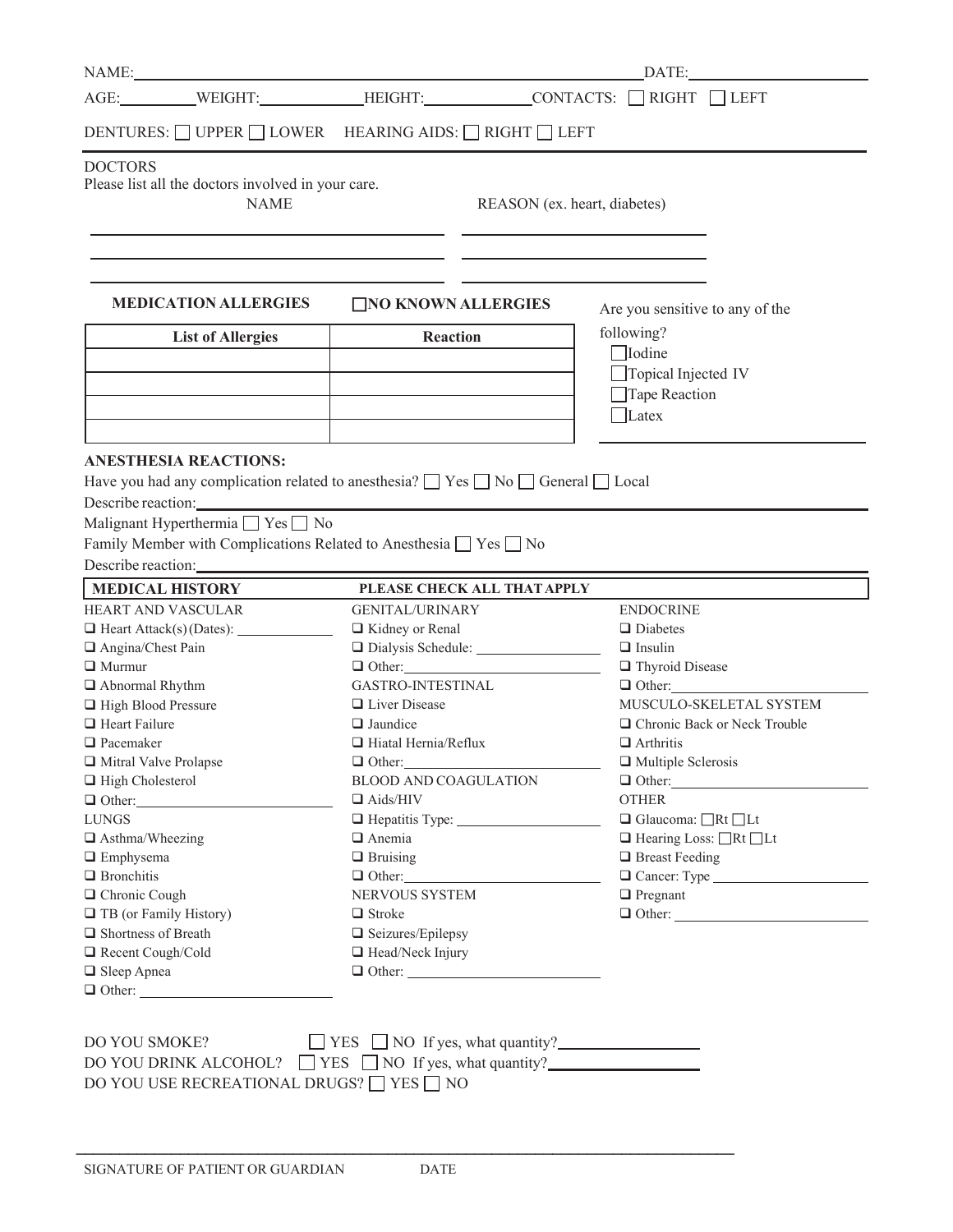| Please list all the medicines you take which require a doctor's prescription.<br><b>NAME OF MEDICATION</b> | <b>DOSE OF</b><br><b>MEDICINE</b><br>Mg, units, cc's | <b>HOW OFTEN</b><br><b>TAKEN</b> | COUNTER MEDICINES YOU ARE<br>PRESENTLY TAKING:<br>$\Box$ NONE<br>$\Box$ Antacids<br>$\hfill\blacksquare$<br>Aspirin Containing Products<br>$\Box$ Cold/Cough remedies<br>$\Box$ Diarrhea Preparations<br>□ Eye Drops<br>$\Box$ Herbal Remedies<br>$\Box$ Laxative<br>$\Box$ Pain Medicines<br>$\Box$ Sleeping Medicine<br>$\Box$ Vitamin/Supplements<br>Recreational Drugs<br>□ Weight Loss Medications<br>$\Box$ Other: |
|------------------------------------------------------------------------------------------------------------|------------------------------------------------------|----------------------------------|--------------------------------------------------------------------------------------------------------------------------------------------------------------------------------------------------------------------------------------------------------------------------------------------------------------------------------------------------------------------------------------------------------------------------|
| Have you taken any blood thinner or aspirin in the last 3 months?                                          |                                                      |                                  | <b>Yes</b><br>$\overline{\phantom{1}}$ No                                                                                                                                                                                                                                                                                                                                                                                |
|                                                                                                            |                                                      | <b>SURGICAL HISTORY:</b>         |                                                                                                                                                                                                                                                                                                                                                                                                                          |
| <b>DATE</b>                                                                                                |                                                      | <b>PROCEDURES</b>                | LIST PREVIOUS SURGERIES/INJURIES/HOSPITALIZATIONS OR PROCEEDURES (INCLUDE EYE SURGERIES) INONE                                                                                                                                                                                                                                                                                                                           |
|                                                                                                            |                                                      |                                  |                                                                                                                                                                                                                                                                                                                                                                                                                          |

#### HAVE YOU OR ANY MEMBER OF YOUR FAMILY BEEN DIAGNOSED WITH ANY OF THE FOLLOWING? M=Mother F=Father S=Sibling GP=Grandparent

 $\overline{\phantom{0}}$ 

 $\overline{\phantom{0}}$ 

 $\overline{\phantom{a}}$ 

the control of the control of

|                          | <b>SELF</b> | <b>FAMILY</b> |                          | <b>SELF</b> | <b>FAMILY</b> |
|--------------------------|-------------|---------------|--------------------------|-------------|---------------|
| <b>CATARACTS</b>         |             |               | CONJUCTIVITIS (PINK EYE) |             |               |
| <b>GLAUCOMA</b>          |             |               | <b>RETINAL DISEASE</b>   |             |               |
| <b>CORNEAL DYSTROPHY</b> |             |               | RETINAL DETACHMENT       |             |               |
| <b>KERATACONUS</b>       |             |               | <b>INJURY</b>            |             |               |
| DRY EYE                  |             |               | <b>LAZY/CROSSED EYE</b>  |             |               |
| <b>INFECTION EYE LID</b> |             |               | <b>OTHER</b>             |             |               |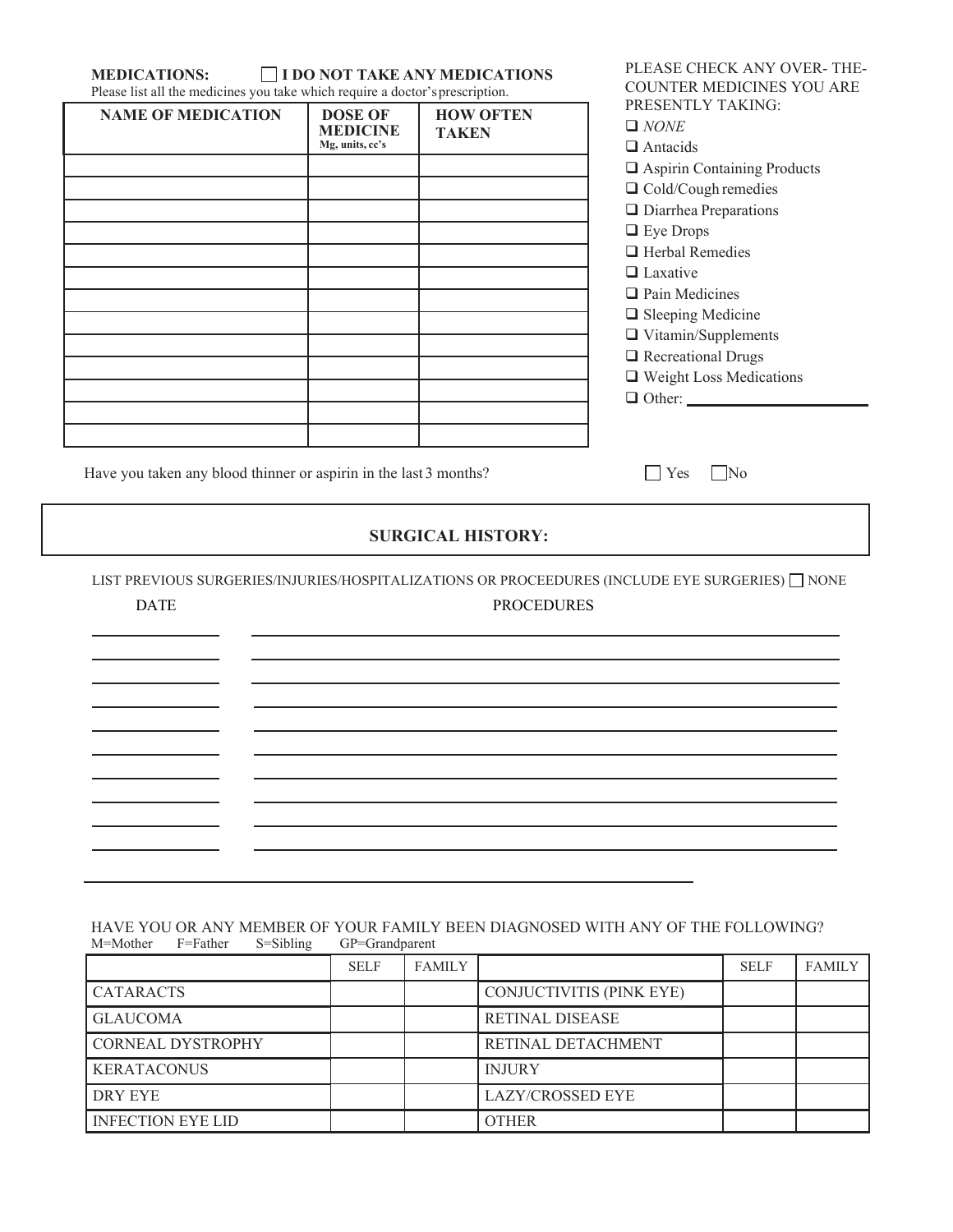

## **LIFETIME SIGNATURE AUTHORIZATION**

#### Patient Name (Printed)

I request that payment of benefits be made on my behalf (on assigned claims) to Brandon Suedekum, M.D. PC for any services furnished to me by physicians in the aforementioned entity. I further agree that I am responsible for payment of charges incurred by me that are outside of the scope of my insurance coverage or for which my insurance company has paid me. If I have had previous refractive surgery, I understand that this may affect my insurance coverage and I could be responsible for the payment.

I hereby authorize Brandon Suedekum, M.D. PC to release information acquired during the course of my examination or treatment to my referring physician or to an appropriate insurance carrier. If a Medicare patient, I further authorize release to the Health Care Financing Administration and its agents any information needed to determine benefits or the benefits payable for related services.

I authorize Brandon K. Suedekum, M.D. to use eScript to retrieve my medication history. I authorize Brandon Suedekum, M.D. PC to leave reminder messages on my answering devices for appointments.

I consent to receive medical care by Brandon Suedekum, M.D. PC and its affiliates. I hereby authorize medical treatment by the physician, the clinical staff and technical employees assigned to my care. I authorize my treating providers to order any ancillary services deemed necessary for my care and treatment. I understand that I have the right and the opportunity to discuss alternative plans of treatment with my physician or other healthcare provider and to ask and have answered to my satisfaction any questions or concerns.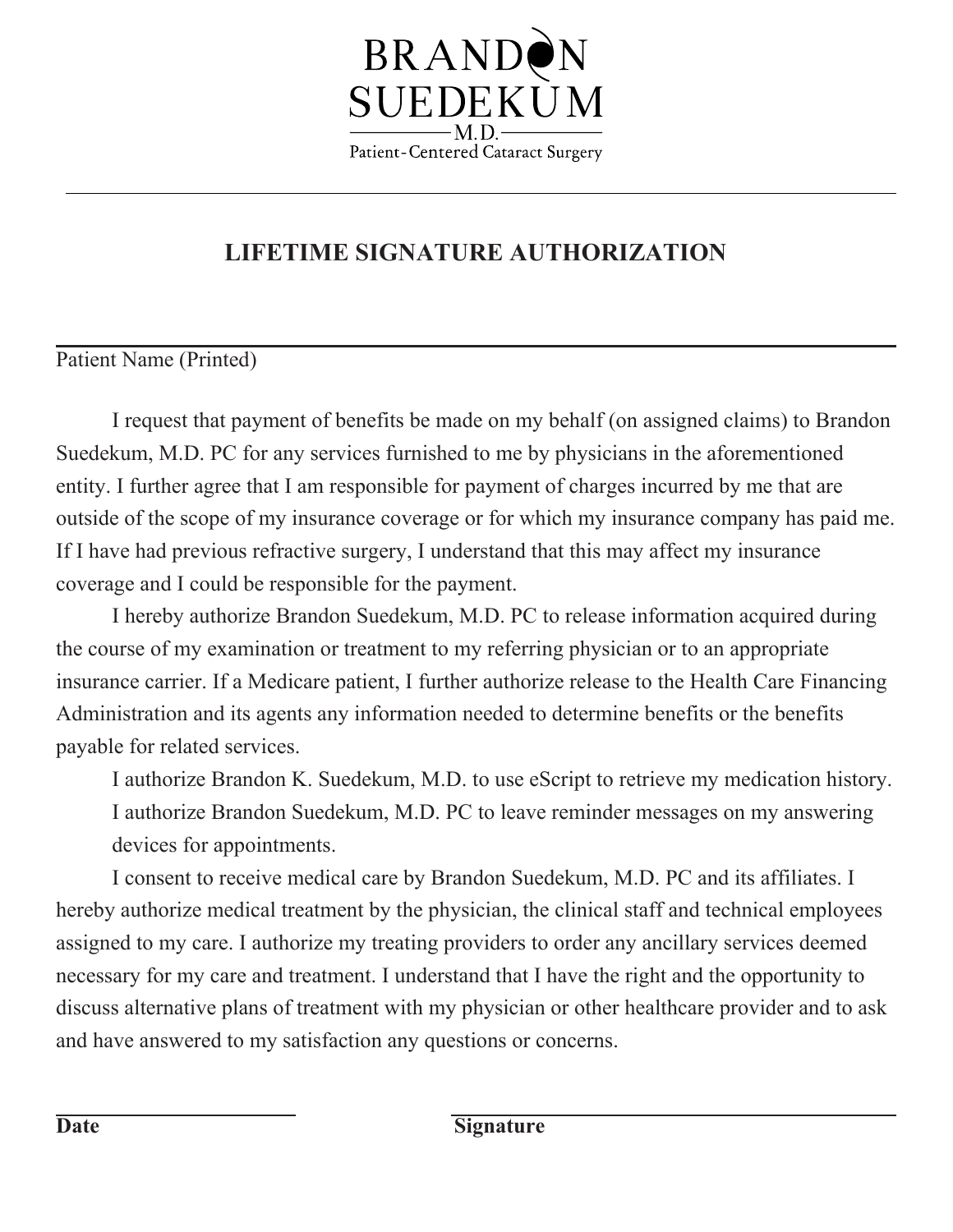

### Acknowledgement of Receipt of Privacy Notice

*Original to be maintained in patient's permanent medical record*

I acknowledge that I have received a copy of the office's Notice of Privacy Practices

 $\overline{\phantom{a}}$  , and the contribution of the contribution of the contribution of the contribution of the contribution of the contribution of the contribution of the contribution of the contribution of the contribution of the Patient or legally authorized individual signature Date

 $\overline{\phantom{a}}$  , and the contribution of the contribution of the contribution of the contribution of the contribution of the contribution of the contribution of the contribution of the contribution of the contribution of the Printed Name if signed on behalf of the patient. Relationship to patient